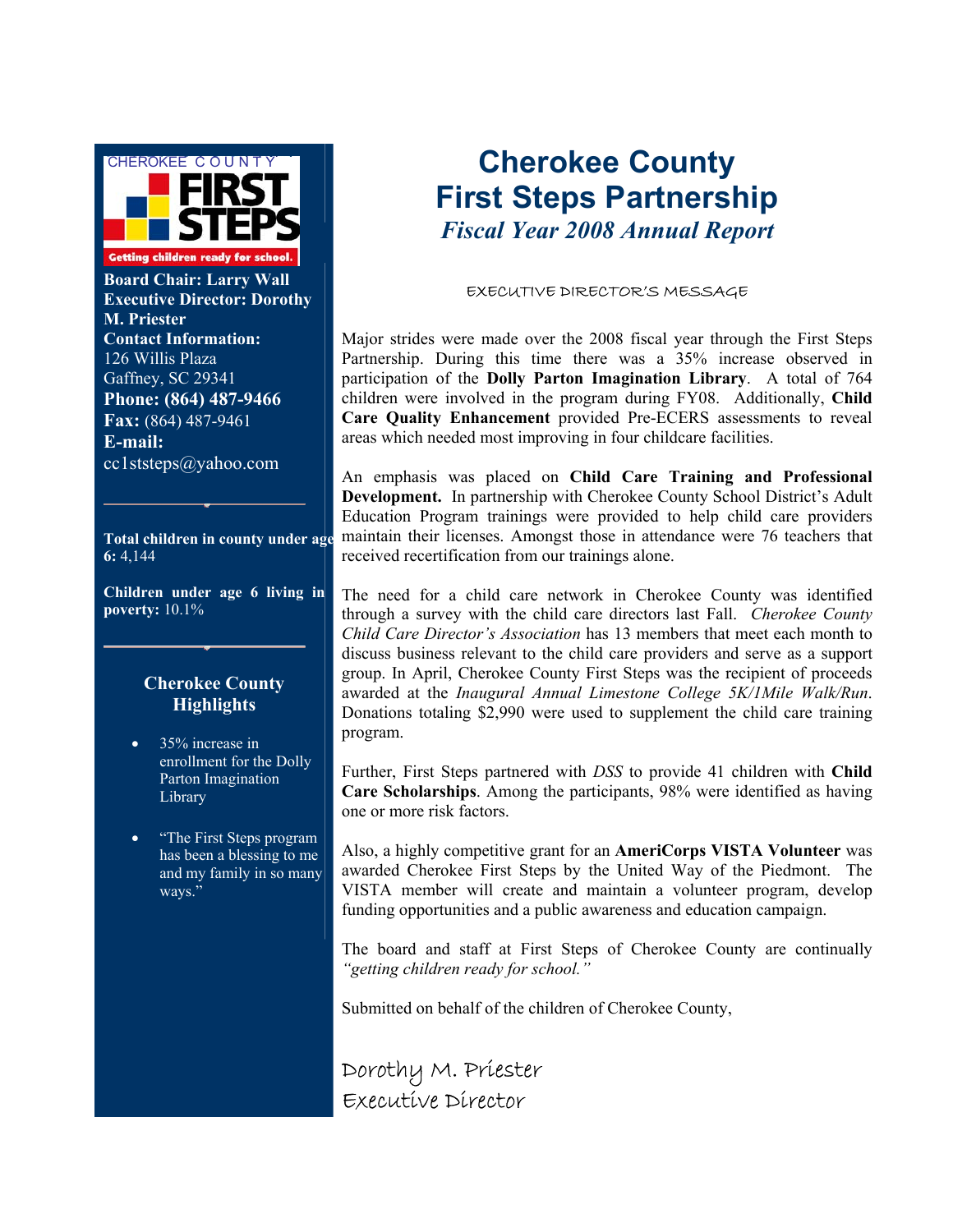### **First Steps to School Readiness Strategy Areas**

*The First Steps initiative approaches children's school readiness needs in five ways:* 

**Family Strengthening:** A parent is a child's first and best teacher. First Steps works to help parents become the best parents they can be. First Steps also helps parents further their own education.

**Healthy Start:** Children's development and ability to learn are profoundly impacted by their health in the earliest years. First Steps works to help families understand children's health needs through education and screenings while also working to help them access needed health services.

**Quality Child Care:** Quality child care provides immediate and long-term learning benefits for children. First Steps works to expand the availability of quality child care to families and to enhance the level of quality in existing child care environments.

**Early Education:** Research shows that children who participate in high-quality preschool classes are more likely to start school ready to learn, as well as be more successful later in life. First Steps works to expand high-quality 3-year-old and 4-year-old kindergarten opportunities in public and private settings.

**School Transition:** The transition into kindergarten is a critical time that sets the tone for children's perspectives about the school years, as well their parents' perspectives. Making a strong initial connection between school and home -- and supporting both parents and students during this transition time -- has been shown to impact students' later school success and parents' later involvement during the school years.

### **2007-08 County Partnership Programs by Strategy**

#### **FAMILY STRENGTHENING**

#### **Dolly Parton Imagination Library**

**Program Description:** Children under age 5 are enrolled to receive age-appropriate books through Dolly Parton's Imagination Library program. We pay for shipping only; the Dollywood Foundation pays for the books. The books are mailed to the child's home in his/her name every month until they are 5 years old. The quality books remove barriers to reading for many of the children and parents are reminded to read to their children. These books increase the availability of books in the homes and increase positive parent-child interactions. All children that participated in any Cherokee County First Steps (CCFS) strategy were encouraged to enroll in this program.

#### **Program Results:**

- 764 children participated in the program.
- 68% of parents surveyed reported reading to their child at least once a day. (According to the U.S. Census Bureau, released October 2007, only about half of children ages 1 through 5 are read to seven or more times a week.)
- 66% of parents surveyed reported they increased the amount of time spent reading to their children since enrollment in the Imagination Library program.
- 58% of parents surveyed reported doubling the number of children's books in their home since their participation the Imagination Library program.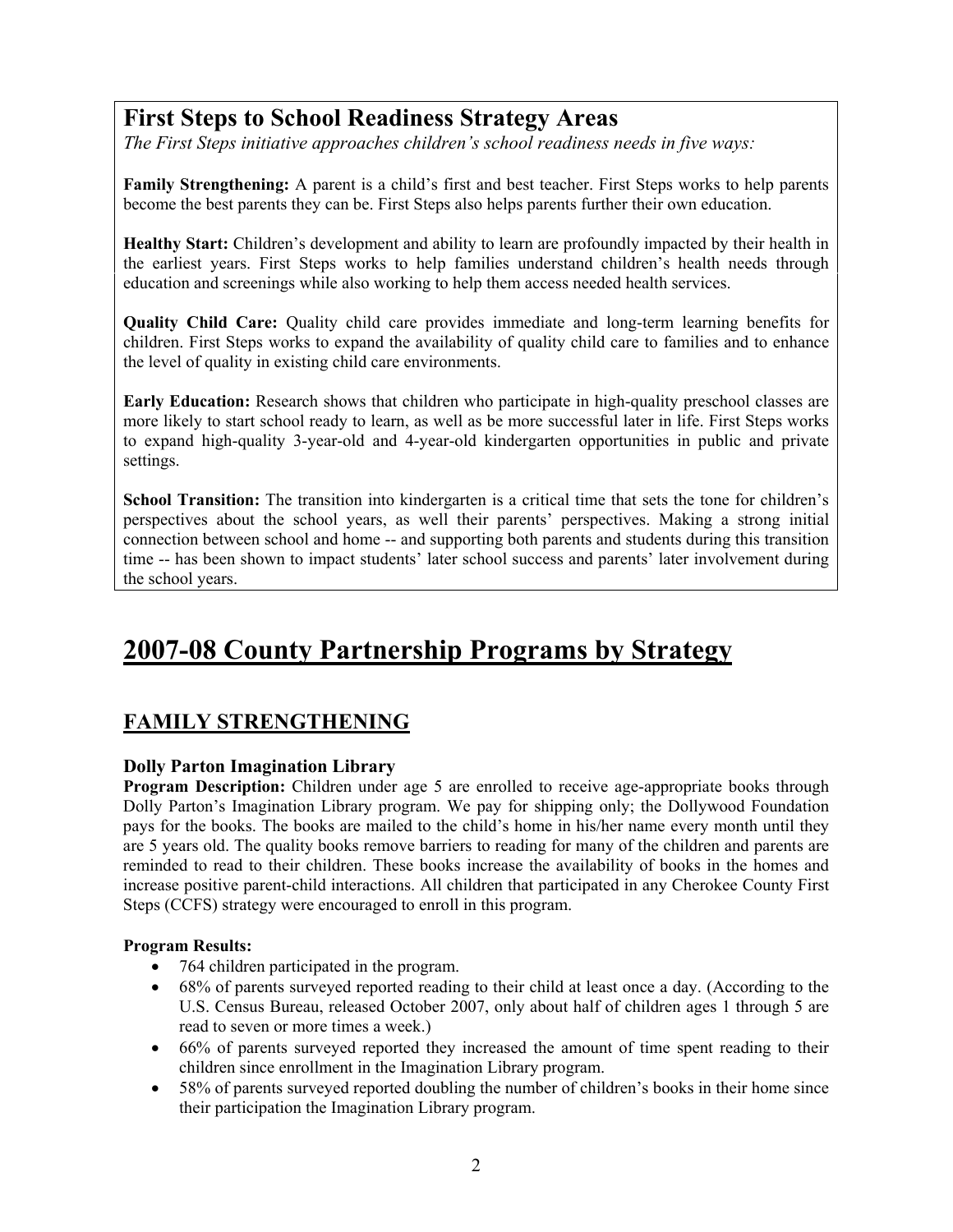- Enrollment increased this year by 35%.
- 5,863 books were distributed to children.
- 95.4% of the funds were used to procure books. (The remaining 4.6% of funds were used to purchase enrollment forms.)

#### **QUALITY CHILD CARE**

#### **Child Care Quality Enhancement**

**Program Description:** We conducted ECERS-R assessments that revealed areas of improvement in classrooms at four child care facilities. The assessments were also used to determine the procurement of quality and age-appropriate materials/supplies/equipment the respective child care providers.

Program results:

- 4 classrooms were assessed (1 in each facility).
- 100% of directors surveyed felt the scores reflected areas that needed improvement in their facilities.
- 100% of directors surveyed reported the materials received were age appropriate and beneficial in teaching children.
- 100% of directors surveyed believe the additional materials will help increase their enrollment.
- 250 children were impacted.
- \$11,063 was spent for materials and supplies for the four facilities.
- Pre-ECERS-R scores for the facilities ranged from  $2.32 3.98$ .
- 21 monitoring visits totaling 63 hours were conducted on child care facilities.

#### **Child Care Training and Professional Development**

Child Care Providers are required by DSS to attend training each year to maintain licensing. The Directors and Assistant Directors must report 20 class-room hours and other employees are required to have 15 hours of training. These trainings were provided at a very nominal fee. The cost was \$10 for a half day and \$20 for a full day session (5 hours). Some of the trainings were provided by volunteers, including the Executive Director. We also supplied meals for participants who attended trainings that were longer than 2 hours. The partnership collaborated with the Cherokee County School District's Adult Education Program in offering trainings. Cherokee County First Steps underwrote the cost to provide all the training sessions and each partner hosted at their respective sites.

Program results:

- 157 teachers were trained (non-duplicated).
- 76 teachers received recertification for DSS hours as a result of participating in at least 15 hours of training.
- 31 teachers received at least half of their credit hours as a result of participating in at least 7.5 hours of training.
- 5 child care facilities had **all** of their staff receive recertification for DSS hours as a result of participating in at least 15 hours of training.
- 5 child care facilities had **half** of their staff receive as a result of at least half of their staff participated in at least 15 hours of training each.
- 27 child care facilities benefitted from Cherokee County First Steps training partnership.
- 13 trainings/workshops were conducted which totaled 55 credit hours.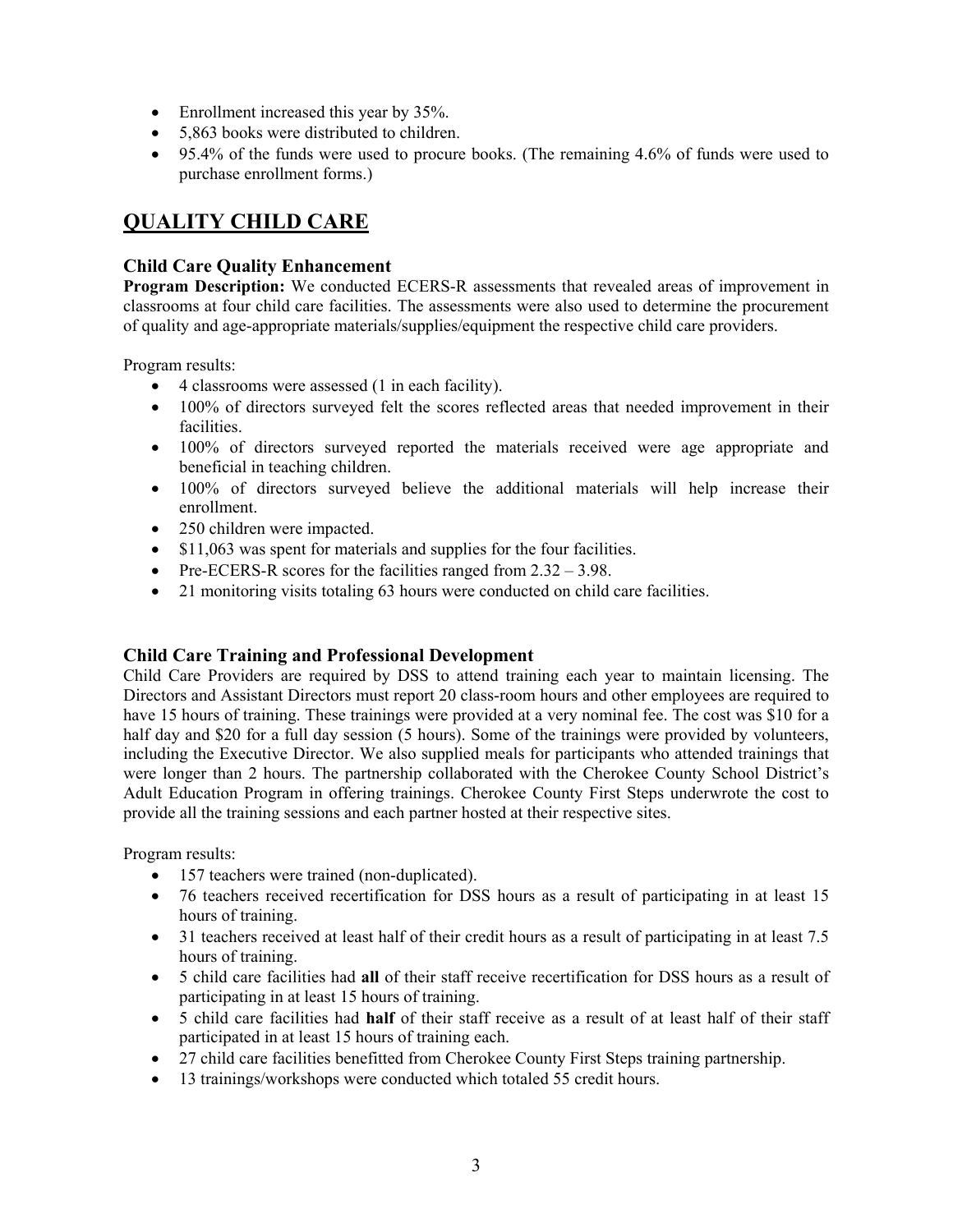#### **Child Care Scholarships**

This strategy provided quality child care for children 5 and under who qualified based on federal poverty guidelines and other risk factors. We partnered with State Department of Social Services to administer this program and received a 20% match.

Program results:

- 41 children received scholarships.
- 64% of directors surveyed stated that children in their facility received ABC Vouchers and/or scholarships.
- 10 child care facilities received scholarships from CCFS.
- 98% of participants were identified as having one or more of the state Board of Trustees' priority risk factors.
- 27 monitoring visits were conducted with child care facilities which totaled 32 hours.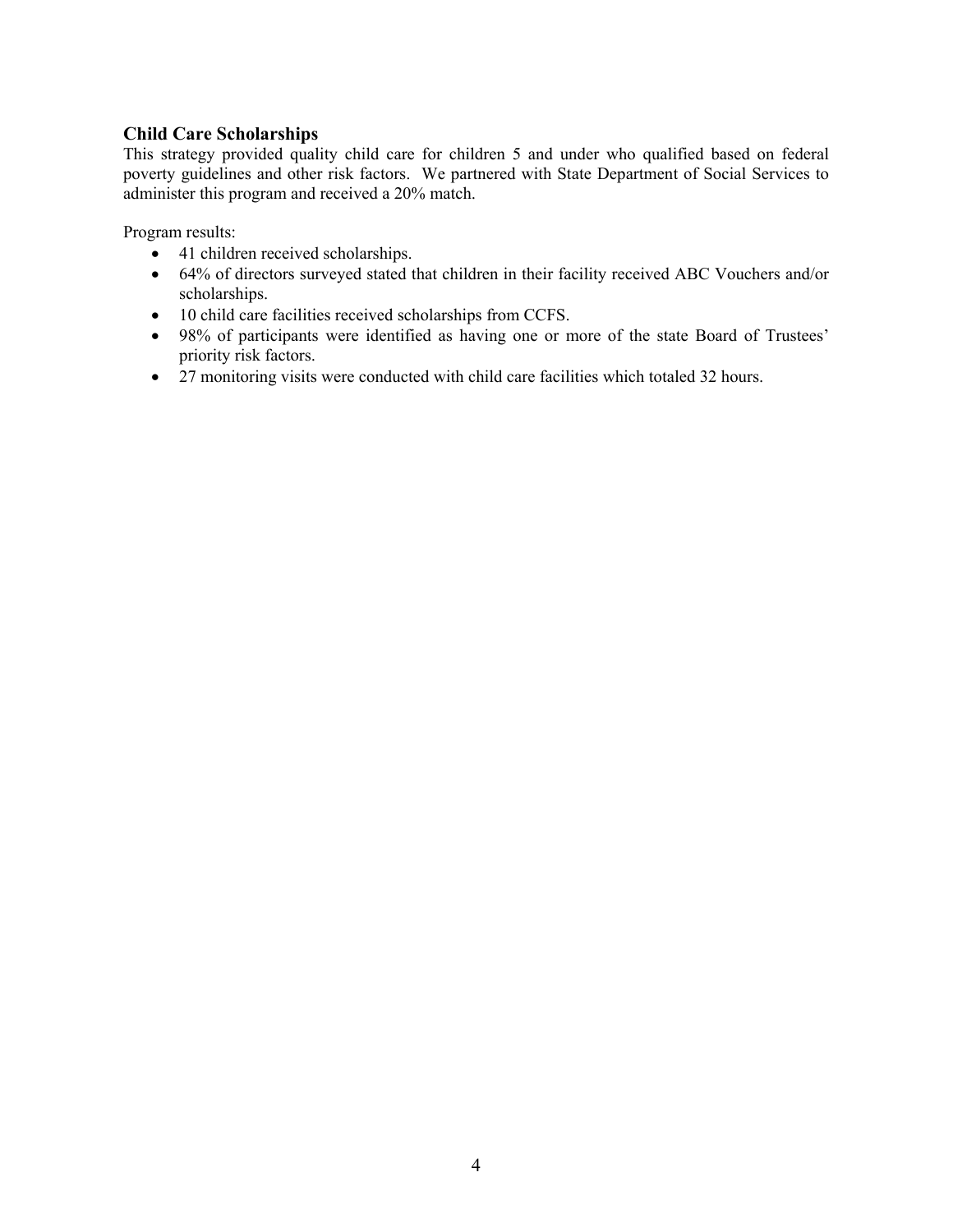# **FINANCIAL SUMMARY**

| <b>Expenditures By Funding Source</b> |                |
|---------------------------------------|----------------|
| State Appropriation (Fund 10)         | \$246,088      |
| E.I.A. Appropriation (Fund 55)        | \$15,492       |
| Lottery Appropriation (Fund 35)       | \$<br>138      |
| C.D.E.P.P. Appropriation (Fund 60)    |                |
| C.O.E. Appropriation (Fund 65)        | Տ              |
| N.F.P. Appropriation (Fund 70)        | ⊕              |
| State Private (Fund 15)               | Ф              |
| Local Private (Fund 20)               | \$<br>6,757    |
| Federal (Fund 30)                     | S              |
| In-Kind (Fund 25)                     | \$ 37,695      |
| <b>TOTA</b>                           | $L:$ \$306,170 |

| In-kind                                                          |          |
|------------------------------------------------------------------|----------|
| Buford Street Child Development Center (Meeting Space)           | 100      |
| Angela Dawkins (Volunteer)                                       | 300<br>S |
| Ruth Hutcherson (Volunteer)                                      | 500<br>S |
| Jim Kiser (Rent)                                                 | \$7,200  |
| Limestone College (Meeting Space)                                | S<br>50  |
| Dorothy Priester (Unpaid Comp. Time, Mileage, Training)          | \$6,820  |
| Spartanburg Community College Cherokee Campus (Meeting<br>Space) | \$1,125  |
| SC Department of Social Services (Match=6 Scholarships)          | \$21,600 |

| <b>Expenditures By Program / Strategy Name</b>        |           |  |
|-------------------------------------------------------|-----------|--|
| Dolly Parton Imagination Library (2122)               | \$14,885  |  |
| Child Care Quality Enhancement (6012)                 | \$39,574  |  |
| Child Care Training & Professional Development (6052) | \$48,235  |  |
| Scholarship Initiatives (7031)                        | \$129,600 |  |
| <b>Indirect Programmatic Functions</b>                | \$44,136  |  |
| <b>Administrative Functions</b>                       | \$29,740  |  |
| <b>TOTAL:</b> '                                       | \$306,170 |  |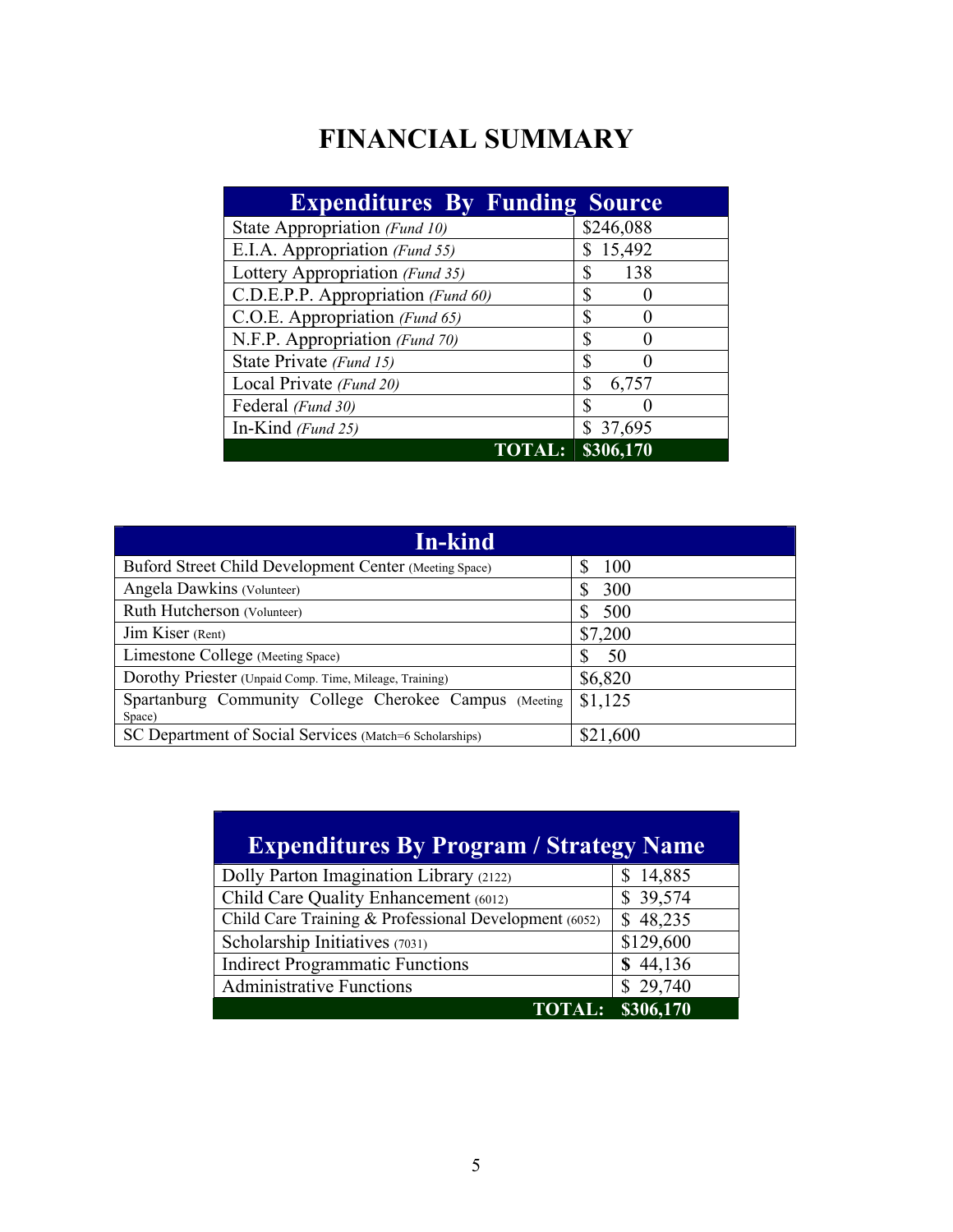## **NOTABLE DONORS**

| <b>DONOR'S NAME</b>                                   | <b>AMOUNT</b>        |
|-------------------------------------------------------|----------------------|
| Cherokee County School District                       | \$1,457              |
| Child Care Trainings (Fees from Child Care Providers) | \$1,560              |
| Limestone College 5K Walk/Run (Donors):               |                      |
| Debbie & Ashby Blakely                                | \$.<br>100           |
| Buford Street Drug/Ace Hardware                       | \$<br>-100           |
| <b>Busy Town Child Development Center</b>             | \$ 300               |
| <b>Custom Specialties</b>                             | \$250                |
| Gaffney High School Teacher Cadets                    | \$230                |
| Mark & Elizabeth Ireton                               | \$230                |
| Jackie & Carole Lister                                | \$<br>60             |
| Palmetto Bank                                         | $\mathbb{S}$<br>- 50 |
| Sagesport                                             | \$250                |
| <b>Upstate Carolina Medical Center</b>                | \$100                |
| Other Participants (Donated Less than \$50 Each)      | \$1,320              |
| United Way of the Piedmont                            | 750                  |
| <b>TOTAL:</b>                                         | \$6,757              |

*Local Match Percentage for FY 2008: 17% (at least 15% Legislative requirement)*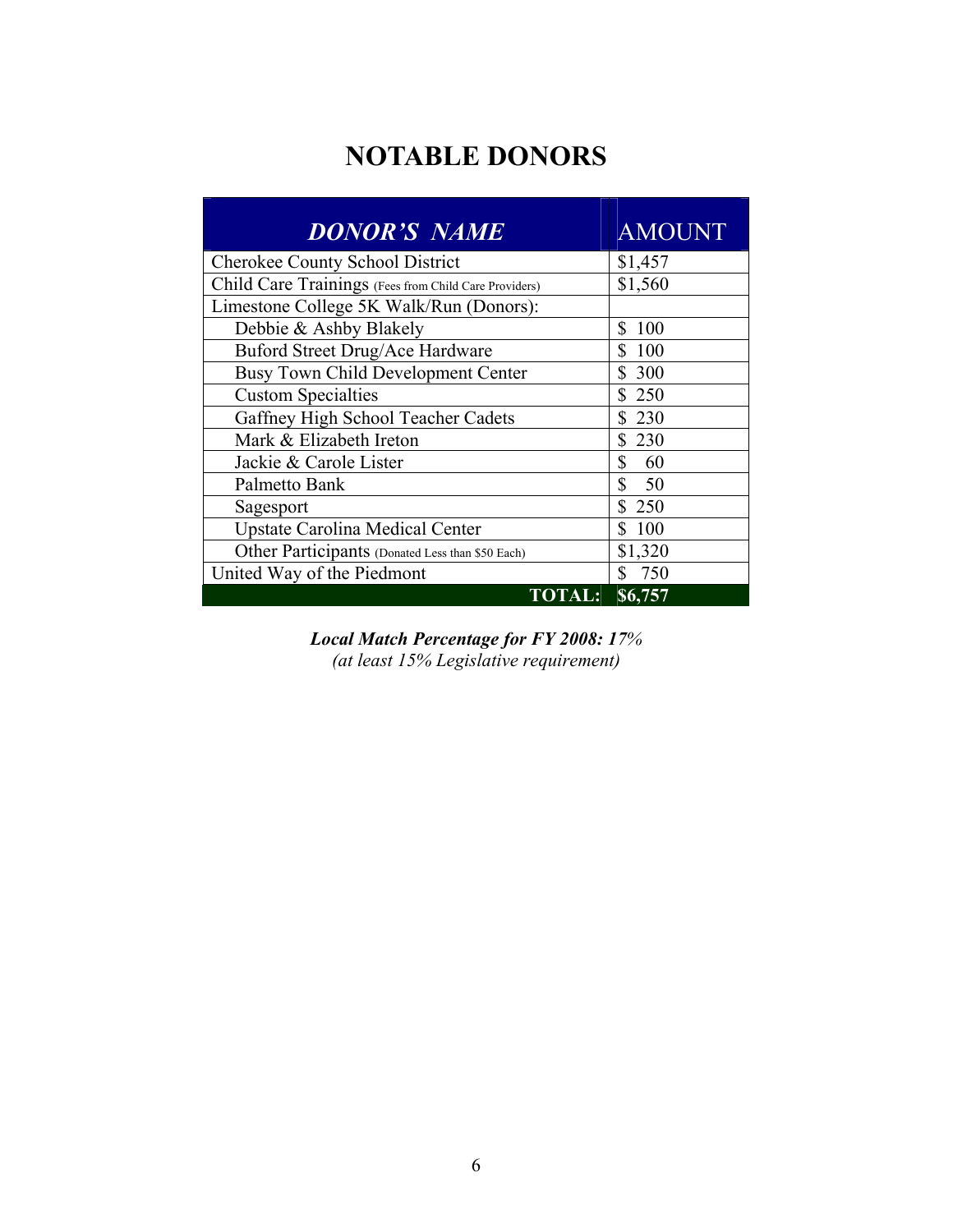### **CHEROKEE COUNTY PARTNERSHIP BOARD OF DIRECTORS**

Kim Bagwell, Pre-K Primary Educator Pennie Bevis, Business Community Jean Brewington, Early Childhood Educator Kara Brill, Parent Beth Bullock, House of Representatives Appointee-Replaced May 08 Kim Camp, Family Education & Training Representative Laura Camp, School District Representative Dr. Ron Cope, Pre-K Primary Educator Kelly Davis, House of Representatives Appointee Benny Dukes, Senate Appointee Katherine Dukes, *Vice Chair*, Transportation Provider Pastor Deborah Eadie, Faith-Based Community Verlene Eaker, Child Care Representative Lana Gardner, Library Representative Sandra Greene, Senate Appointee Christine Gregory, Healthcare Representative Dr. Angela Hinton, Parent Vanessa Jefferies, Head Start Representative Dr. Joette Johnson, Early Childhood Educator Randy Mathis, *Treasurer*, Non-Profit Community Rev. Flor Morales, Faith-Based Community Janet Moss, House of Representatives Appointee- May 08 Joy Phillips, Early Childhood Educator Dr. J. W. Sanders, Jr., Non-Profit Community Renee Smith, *Secretary*, Parent Jenny Stroupe, Family Education & Training Representative Kayron Wall, Early Childhood Educator Larry Wall, *Chair*, DSS Representative Teresa Welch, Health Department Representative Brian West, *Member at Large*, Business Community Linda Wilson, Child Care Representative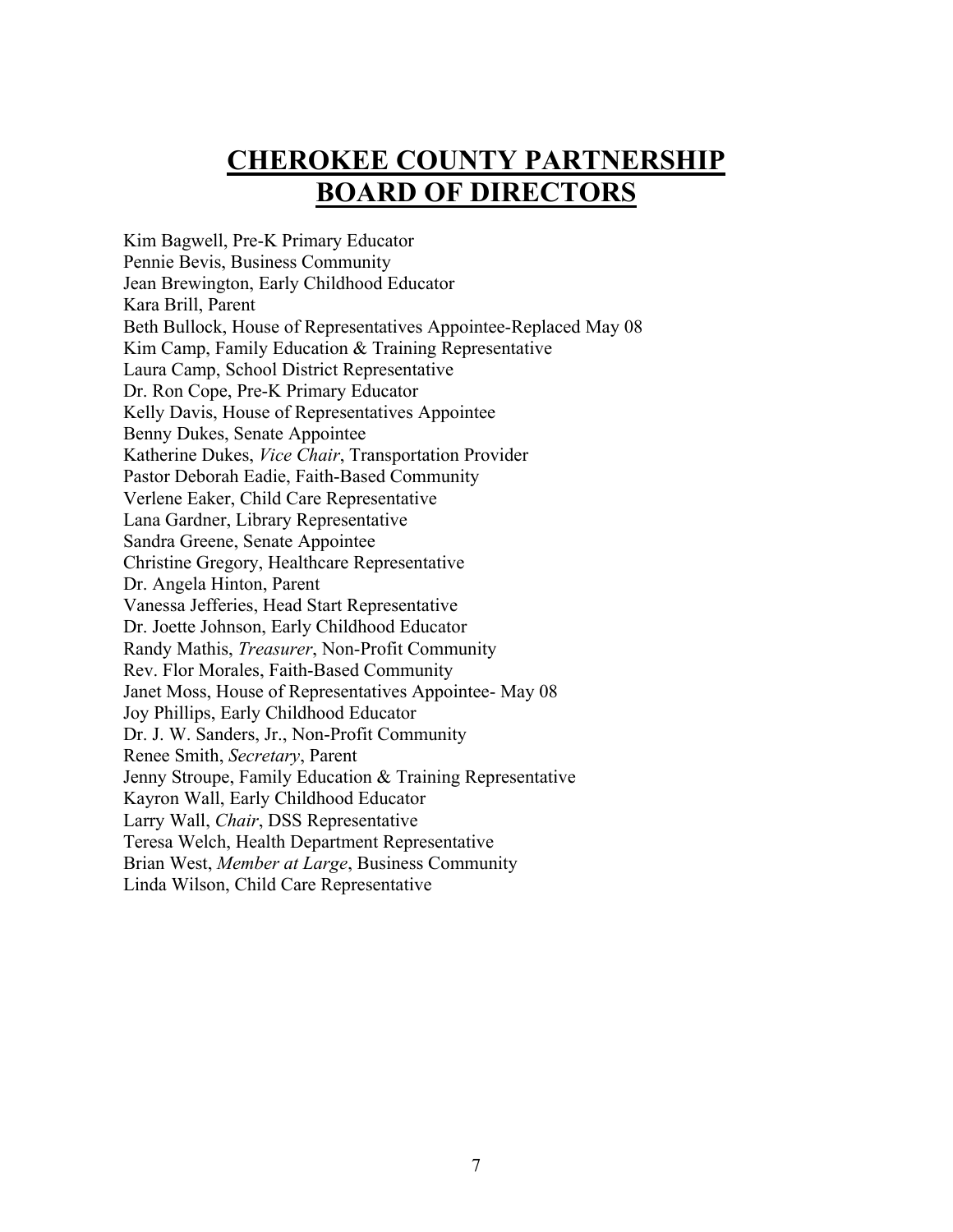### **COUNTY DATA SNAPSHOT**

In FY08, First Steps County Partnerships statewide made it a priority to become increasingly datadriven. County Partnerships successfully began using powerful new components of the First Steps data system, and County Partnerships also utilized data in new ways to drive their FY09 program plans. In addition to enhanced program data tracking, County Partnerships are also focusing on the best available data about children and families to best understand their communities' needs. At the end of FY08 and the beginning of FY09, County Partnerships began an extensive analysis of this data, including data about the risk factors known to impact children's potential school success, such as low birth weight, teen mothers, and families living in poverty. A county-level risk data report is included in the subsequent pages of this report.

# **SUCCESS STORIES**

#### **Jamie Johnson, Cherokee County parent receiving child care scholarships:**

*"I am a single mom of three children living on a single income, so every bit counts. This program has made me able to put my sons Ayden and Lucas in an environment where they are learning their ABCs, how to count, identify colors, and interact with other children while I feel safe leaving them to go to work everyday to provide for them. The First Steps program has been a blessing to me and my family in so many ways."*

#### **Robbie Beattie, father of 3 year-old Layla, who receives Dolly Parton Imagination Library books:**

*"Every time we get one, she goes ballistic. She asks us every time we check the mail, 'Did we get a book? Did we get a book?' She's just thrilled with it."*

#### **Mary Sellars, Director of Buford Street United Methodist Child Development Center:**

*"I would like to thank First Steps for the assistance they have given us. It has really helped us financially. The classes are less expensive for us. First Steps purchased furniture for our toddler class a few years ago and last year we had a mentor that came in and helped with the centers."*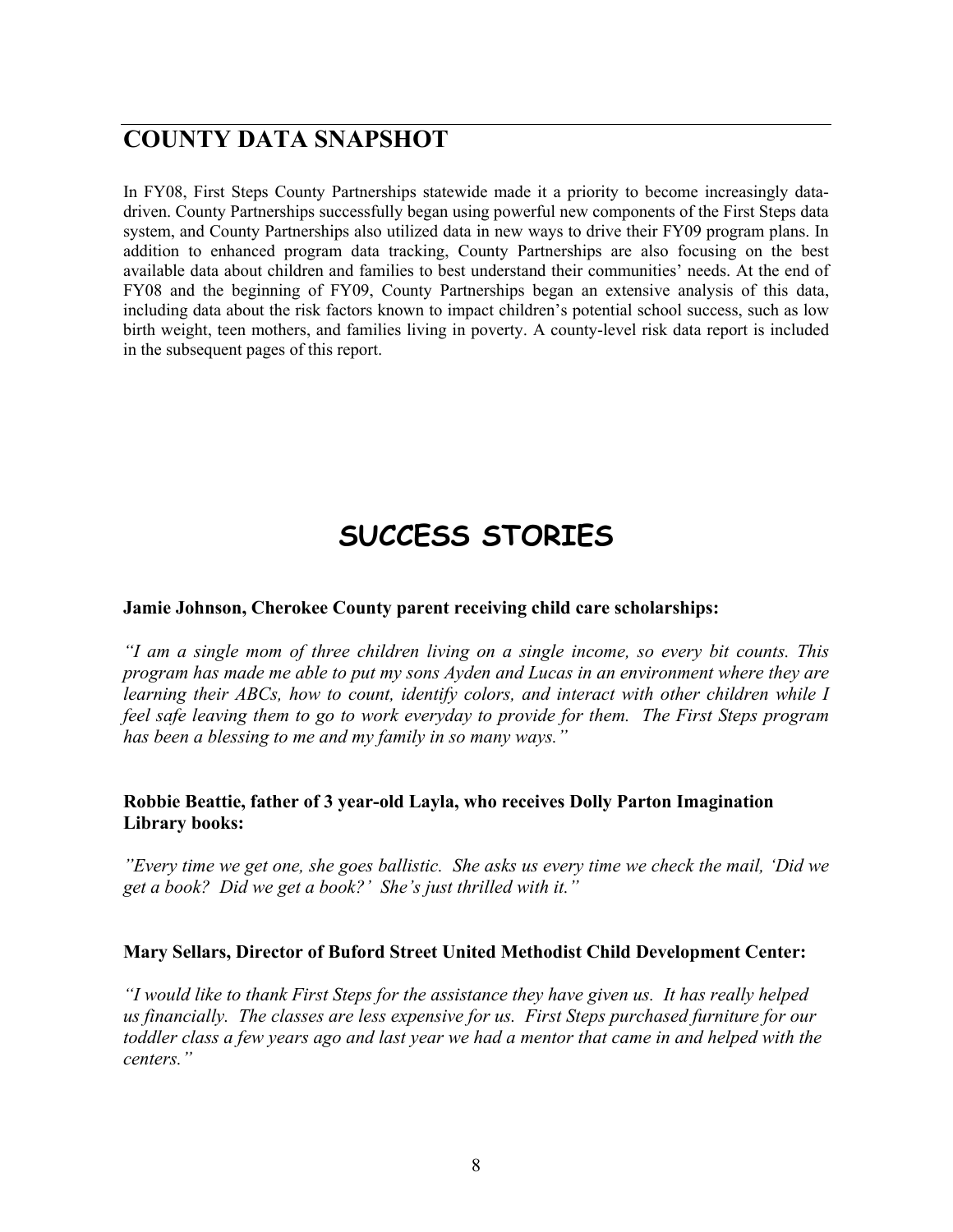*"We are very fortunate to have Dorothy Priester for the Director of First Steps. She listens to the Director of each daycare and is willing to help us in any way that she can, such as working out the classes we need each year and with any problems we have."* 

#### **Stephanie Gettys, Registered Nurse Upstate Carolina Medical Center, Grandmother of the Dolly Parton Imagination Library Books recipients:**

*"I just wanted to let you know what a wonderful program you have. Both of my Grandchildren are signed up for this program and love it. They get so excited every time a new book comes in the mail. We must read each book to them at least 20 times and they never get tired of listening!"*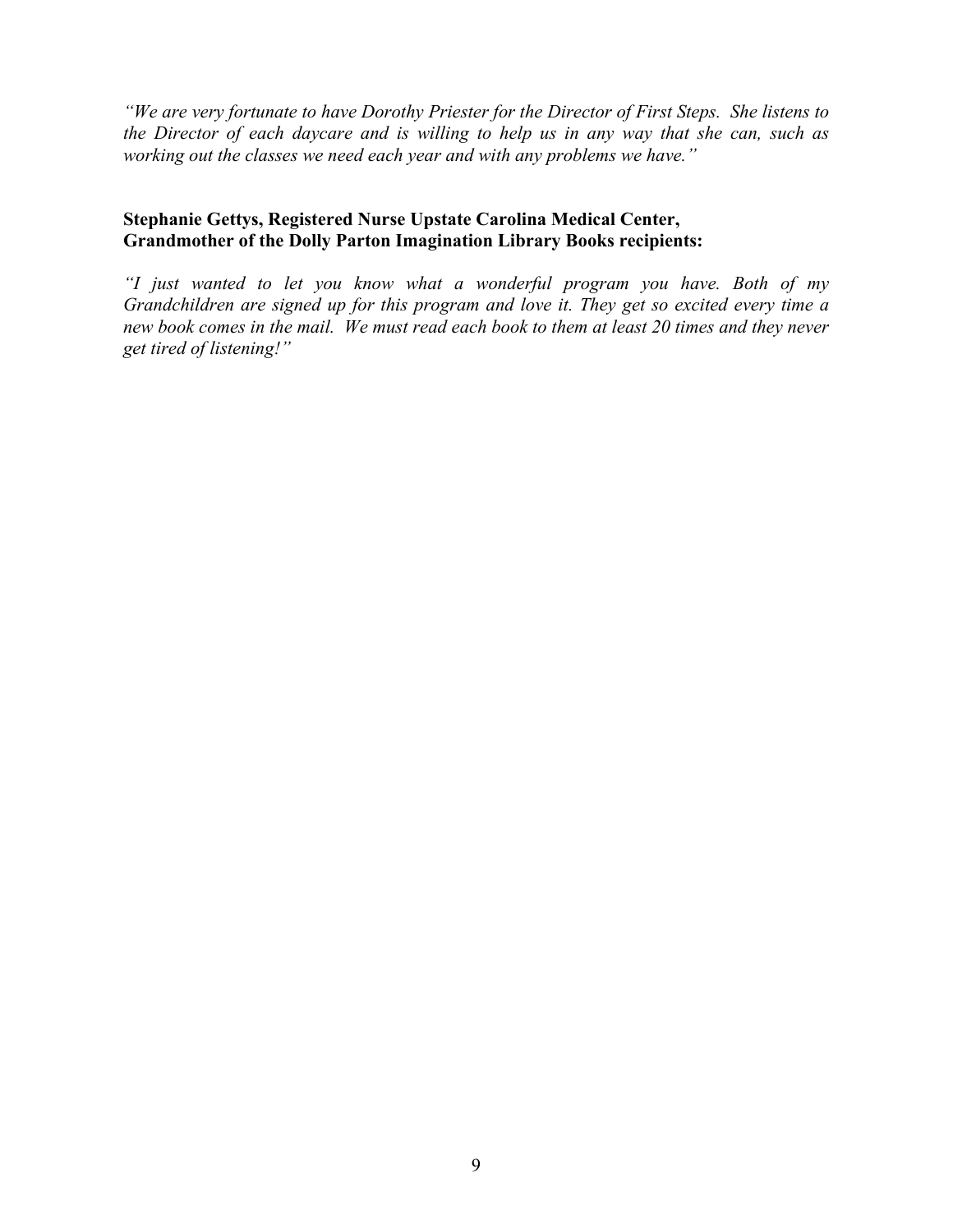# **Cherokee County**

**Total Children Under Six: 4,144** 

# **CHILD POVERTY (Children in Families Receiving TANF Benefits)**<br>Statewide Average (2007): 8.4% Cherokee County (2007): 10.1%

**Statewide Average (2007): 8.4%** 

**Fast Fact: Roughly 1 in 10 Cherokee County children has an annual family income equivalent to \$10,325 (or less) for a family of four. A recent statewide analysis suggests that 45% of these children will be retained or score at the "below basic" level (PACT) by third grade.** 

**Children in deep poverty often face a wide variety of school readiness obstacles, ranging from inadequate prenatal care and nutrition to low maternal education.** 

**419 of Cherokee County's 4,144 children under age 6 received federal Temporary Assistance for Needy Families (TANF) benefits during 2007, indicating a family income at or below 50% of the federal poverty definition.** 





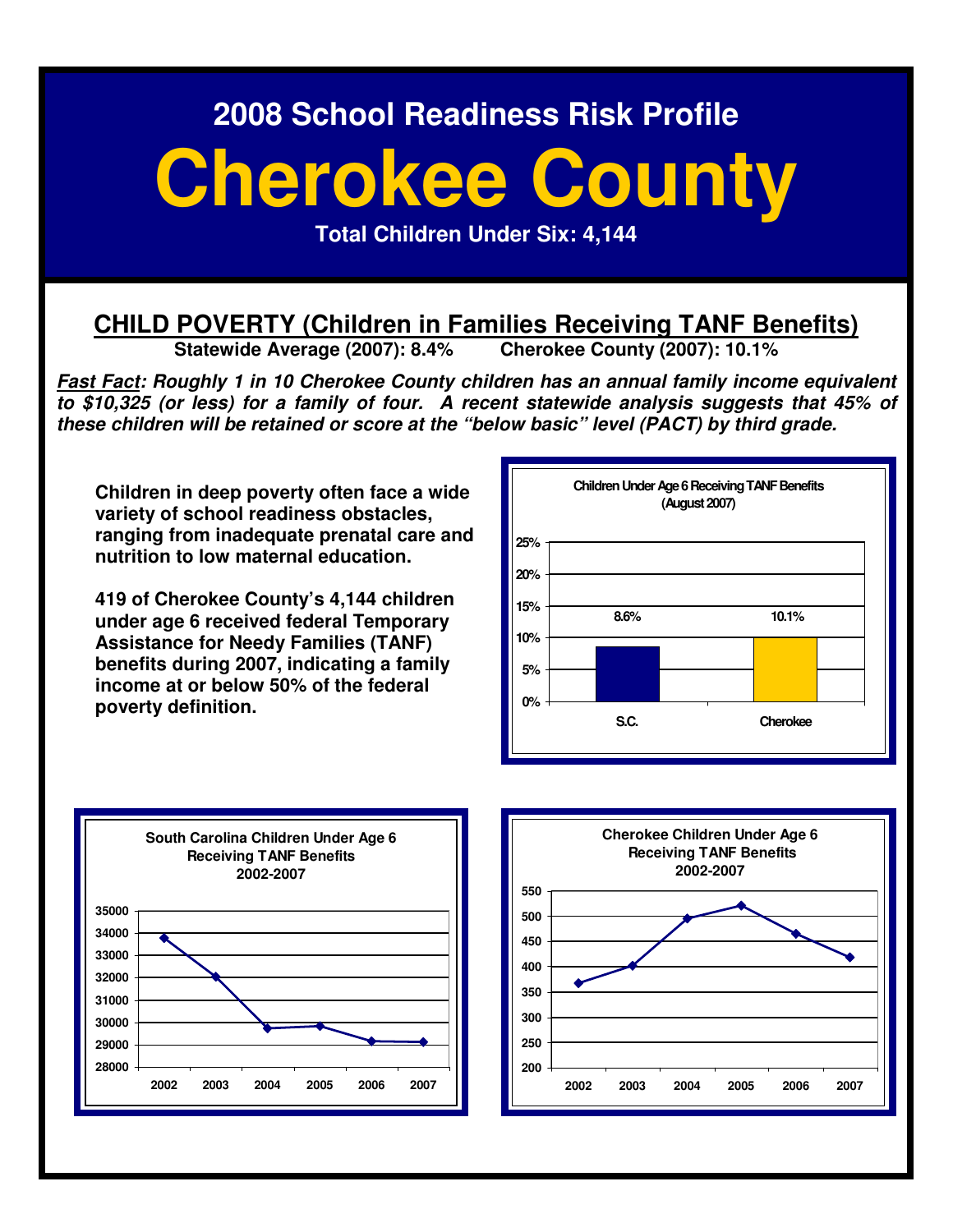# **Cherokee County**

**Total Children Under Six: 4,144** 

# **CHILDREN AT LOW BIRTH WEIGHT (Less Than 5.5 lbs.)**<br>Statewide Average (2005): 10.2% Cherokee County (2005): 14.1%

**Statewide Average (2005): 10.2%** 

**Fast Fact: Roughly 1 in 7 Cherokee County children is born at a weight less than 5.5 lbs. A recent statewide analysis suggests that at least one-third of these children (36%-52% depending on weight category) will be retained or score at the "below basic" level (PACT) by third grade.** 

**Babies born at low weights are often prone to developmental delays associated with early academic failure.** 

**Many have received inadequate prenatal care and suffer from significant health complications.** 

**95 of the 672 children born in Cherokee County during 2005 weighed less than 5.5 lbs.** 





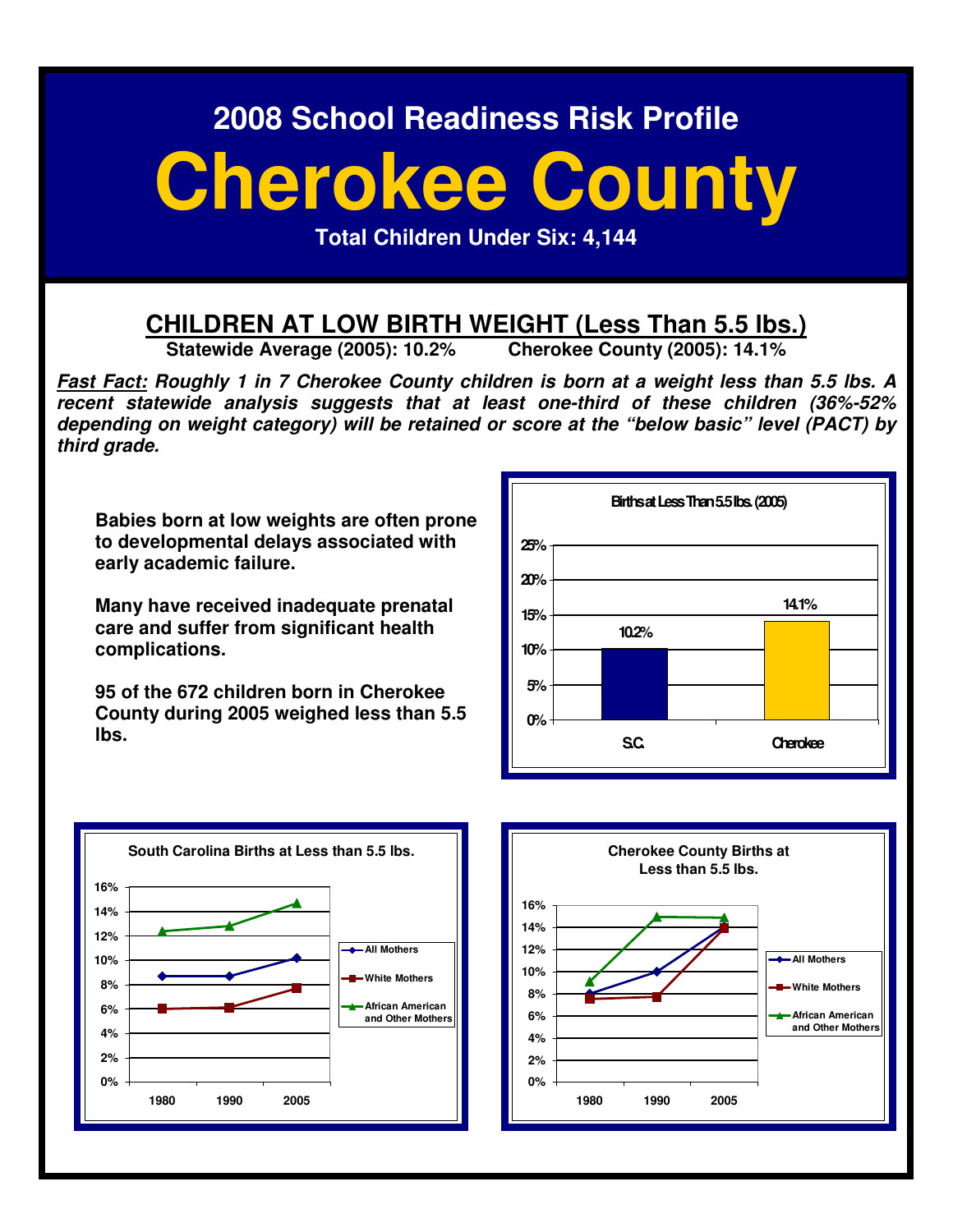# **Cherokee County**

**Total Children Under Six: 4,144** 

# **BIRTHS TO TEENAGE MOTHERS**<br> *Perage (2005):* 13.2% Cherokee County (2005): 18.3%

**Statewide Average (2005): 13.2%** 

**Fast Fact: Nearly 1 in 5 Cherokee County births is to a mother under 20 years of age. A recent statewide analysis suggests that 43% of these children will be retained or score at the "below basic" level (PACT) by third grade.** 

**Teenage parents often lack the maturity and knowledge required to optimally fulfill important parental responsibilities, are less likely to advance their own educational attainment and often fail to advance beyond low-income status.** 

**123 of the 672 children born in Cherokee County during 2005 had teenage mothers.** 





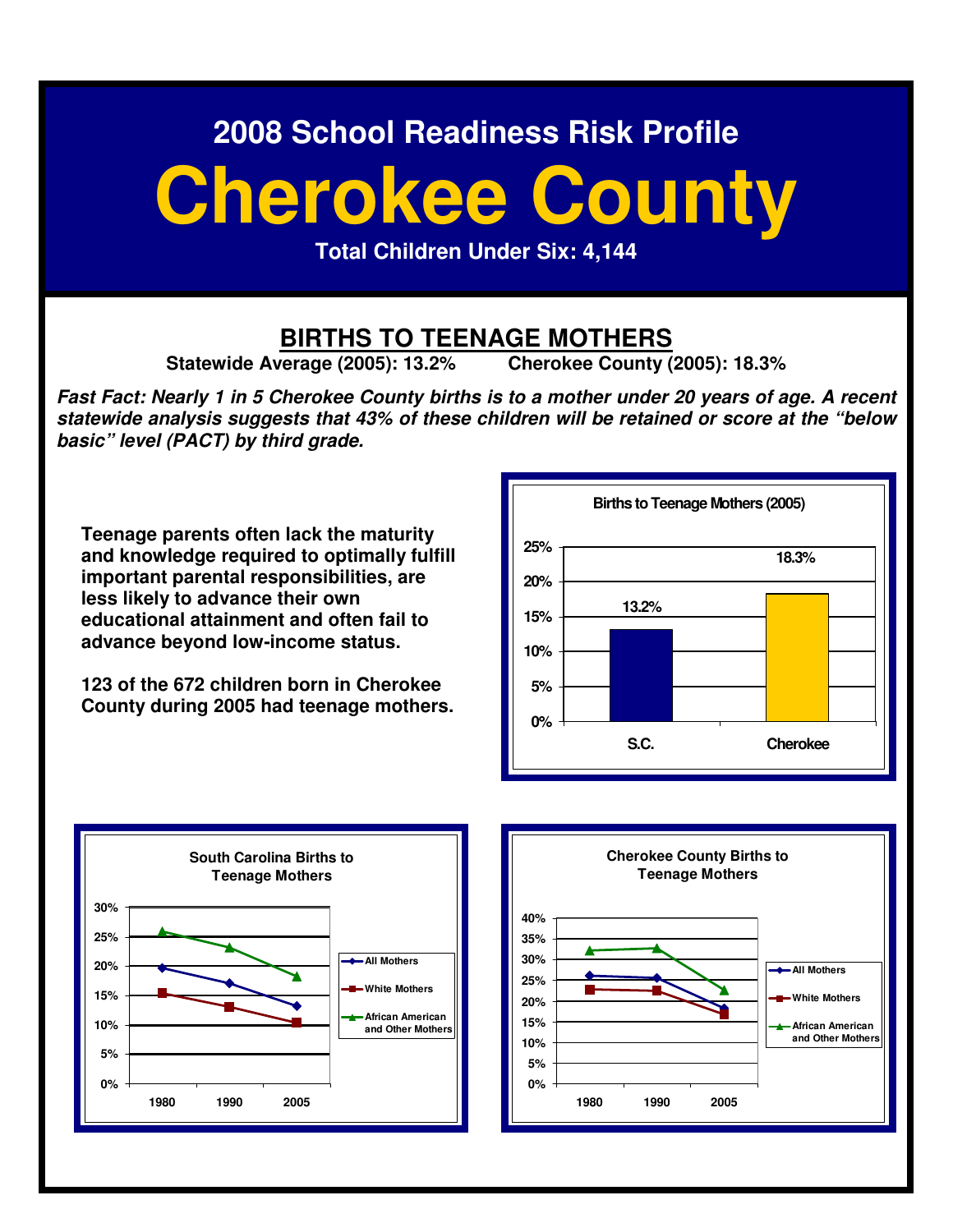# **Cherokee County**

**Total Children Under Six: 4,144** 

#### **BIRTHS TO MOTHERS WITH LESS THAN A HIGH SCHOOL DIPLOMA**

**Statewide Average (2005): 23.7% Cherokee County (2005): 33.8%** 

**Fast Fact: 1 in 3 children in Cherokee County is born to a mother possessing less than a high school diploma. A recent statewide analysis suggests that roughly half (48%) of these children will be retained or score at the "below basic" level (PACT) by third grade.** 

**Research suggests that a mother's own educational attainment is closely linked to the subsequent academic performance of her children.** 

**227 of the 672 children born in Cherokee County during 2005 had mothers with less than a high school diploma.**